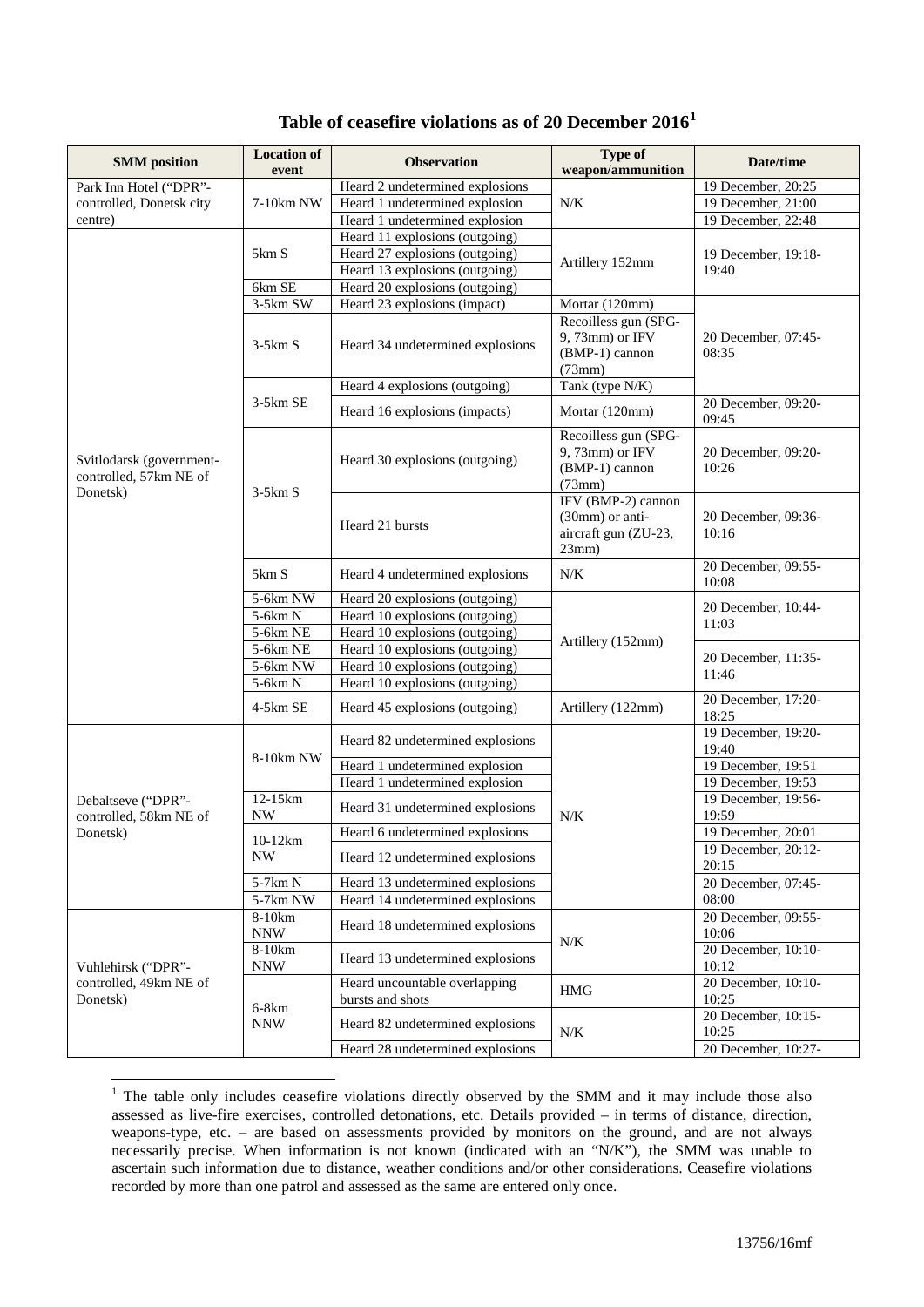| 20 December, 10:29-<br>$3-5km$<br>Heard uncountable overlapping<br><b>HMG</b><br>10:32<br><b>NNW</b><br>bursts<br>20 December, 10:30-<br>Heard 19 undetermined explosions<br>N/K<br>6-8km NE<br>10:32<br>20 December, 10:33-<br>$3-5km$<br>Heard uncountable overlapping<br><b>HMG</b><br><b>NNW</b><br>10:39<br>bursts<br>20 December, 10:33-10-<br>Heard 23 undetermined explosions<br>$6-8km$<br>:37<br>$N/K$<br><b>NNW</b><br>20 December, 10:38-<br>Heard 9 undetermined explosions<br>10:41<br>$N\!/\!K$<br>19 December, 19:33<br>5-10km NW<br>Heard 2 undetermined explosions<br>Heard 9 bursts<br><b>HMG</b><br>19 December, 19:35<br>19 December, 19:41-<br>Heard 7 bursts<br>5-10km SW<br>19:44<br>Small arms<br>19 December, 19:53-<br>Heard 5 bursts<br>19:57<br>19 December, 20:03-<br>Heard 2 bursts<br>5-10km NW<br><b>HMG</b><br>20:05<br>Horlivka ("DPR"-<br>$10-15km$<br>$N\!/\!K$<br>19 December, 20:08<br>controlled, 39km NE of<br>Heard 1 undetermined explosion<br>SW<br>Donetsk)<br>19 December, 20:15-<br>5-10km SW<br>Heard 8 bursts<br>Small arms<br>20:20<br>N/K<br>Heard 5 undetermined explosions<br>19 December, 20:21-<br>Small arms<br>Heard 15 bursts<br>20:32<br>Heard 6 bursts<br><b>HMG</b><br>5-10km NW<br>19 December, 20:49-<br>Heard 9 bursts<br>Small arms<br>20:58<br>19 December, 20:56<br>Heard 1 undetermined explosion<br>Heard 5 undetermined explosions<br>20 December, 11:35<br>$N/K$<br>20 December, 11:36-<br>NE of Horlivka ("DPR"-<br>5-10km<br>Heard 3 undetermined explosions<br>11:38<br>controlled, 39km NE of<br><b>ESE</b><br>Heard 40 undetermined explosions<br>Artillery $(152mm)$<br>20 December, 11:40-<br>Donetsk)<br>Heard 2 salvos (outgoing)<br><b>MLRS</b><br>11:42<br>Recorded 3 undetermined<br>projectiles from W to E<br>20 December, 15:31<br>Recorded 3 subsequent explosions<br>(impacts)<br>Recorded 4 undetermined<br>projectiles from W to E<br>20 December, 15:32<br>Recorded 4 subsequent explosions<br>(impacts)<br>Recorded 2 undetermined<br>projectiles from W to E<br>20 December, 15:33<br>Recorded 2 subsequent explosions<br>(impacts)<br>Recorded 6 undetermined<br>20 December, 15:34<br>projectiles from W to E<br>Recorded 10 undetermined<br>SMM camera in Avdiivka<br>20 December, 15:35<br>N/K<br>4-6 km SE<br>projectiles from W to E<br>(government-controlled,<br>Recorded 4 undetermined<br>17km N of Donetsk)<br>20 December, 15:36<br>projectiles from W to E<br>Recorded 4 undetermined<br>projectiles from W to E<br>Recorded 2 undetermined<br>20 December, 15:37<br>projectiles from E to W<br>Recorded 1 airburst<br>Recorded 1 undetermined projectile<br>from E to W<br>20 December, 15:38<br>Recorded 2 undetermined<br>projectiles from W to E<br>Recorded 4 undetermined<br>projectiles from E to W<br>20 December, 15:39-<br>Recorded 16 undetermined<br>15:40 |  |  |                         |  | 10:30 |
|----------------------------------------------------------------------------------------------------------------------------------------------------------------------------------------------------------------------------------------------------------------------------------------------------------------------------------------------------------------------------------------------------------------------------------------------------------------------------------------------------------------------------------------------------------------------------------------------------------------------------------------------------------------------------------------------------------------------------------------------------------------------------------------------------------------------------------------------------------------------------------------------------------------------------------------------------------------------------------------------------------------------------------------------------------------------------------------------------------------------------------------------------------------------------------------------------------------------------------------------------------------------------------------------------------------------------------------------------------------------------------------------------------------------------------------------------------------------------------------------------------------------------------------------------------------------------------------------------------------------------------------------------------------------------------------------------------------------------------------------------------------------------------------------------------------------------------------------------------------------------------------------------------------------------------------------------------------------------------------------------------------------------------------------------------------------------------------------------------------------------------------------------------------------------------------------------------------------------------------------------------------------------------------------------------------------------------------------------------------------------------------------------------------------------------------------------------------------------------------------------------------------------------------------------------------------------------------------------------------------------------------------------------------------------------------------------------------------------------------------------------------------------------------------------------------------------------------------------------------------------------|--|--|-------------------------|--|-------|
|                                                                                                                                                                                                                                                                                                                                                                                                                                                                                                                                                                                                                                                                                                                                                                                                                                                                                                                                                                                                                                                                                                                                                                                                                                                                                                                                                                                                                                                                                                                                                                                                                                                                                                                                                                                                                                                                                                                                                                                                                                                                                                                                                                                                                                                                                                                                                                                                                                                                                                                                                                                                                                                                                                                                                                                                                                                                                  |  |  |                         |  |       |
|                                                                                                                                                                                                                                                                                                                                                                                                                                                                                                                                                                                                                                                                                                                                                                                                                                                                                                                                                                                                                                                                                                                                                                                                                                                                                                                                                                                                                                                                                                                                                                                                                                                                                                                                                                                                                                                                                                                                                                                                                                                                                                                                                                                                                                                                                                                                                                                                                                                                                                                                                                                                                                                                                                                                                                                                                                                                                  |  |  |                         |  |       |
|                                                                                                                                                                                                                                                                                                                                                                                                                                                                                                                                                                                                                                                                                                                                                                                                                                                                                                                                                                                                                                                                                                                                                                                                                                                                                                                                                                                                                                                                                                                                                                                                                                                                                                                                                                                                                                                                                                                                                                                                                                                                                                                                                                                                                                                                                                                                                                                                                                                                                                                                                                                                                                                                                                                                                                                                                                                                                  |  |  |                         |  |       |
|                                                                                                                                                                                                                                                                                                                                                                                                                                                                                                                                                                                                                                                                                                                                                                                                                                                                                                                                                                                                                                                                                                                                                                                                                                                                                                                                                                                                                                                                                                                                                                                                                                                                                                                                                                                                                                                                                                                                                                                                                                                                                                                                                                                                                                                                                                                                                                                                                                                                                                                                                                                                                                                                                                                                                                                                                                                                                  |  |  |                         |  |       |
|                                                                                                                                                                                                                                                                                                                                                                                                                                                                                                                                                                                                                                                                                                                                                                                                                                                                                                                                                                                                                                                                                                                                                                                                                                                                                                                                                                                                                                                                                                                                                                                                                                                                                                                                                                                                                                                                                                                                                                                                                                                                                                                                                                                                                                                                                                                                                                                                                                                                                                                                                                                                                                                                                                                                                                                                                                                                                  |  |  |                         |  |       |
|                                                                                                                                                                                                                                                                                                                                                                                                                                                                                                                                                                                                                                                                                                                                                                                                                                                                                                                                                                                                                                                                                                                                                                                                                                                                                                                                                                                                                                                                                                                                                                                                                                                                                                                                                                                                                                                                                                                                                                                                                                                                                                                                                                                                                                                                                                                                                                                                                                                                                                                                                                                                                                                                                                                                                                                                                                                                                  |  |  |                         |  |       |
|                                                                                                                                                                                                                                                                                                                                                                                                                                                                                                                                                                                                                                                                                                                                                                                                                                                                                                                                                                                                                                                                                                                                                                                                                                                                                                                                                                                                                                                                                                                                                                                                                                                                                                                                                                                                                                                                                                                                                                                                                                                                                                                                                                                                                                                                                                                                                                                                                                                                                                                                                                                                                                                                                                                                                                                                                                                                                  |  |  |                         |  |       |
|                                                                                                                                                                                                                                                                                                                                                                                                                                                                                                                                                                                                                                                                                                                                                                                                                                                                                                                                                                                                                                                                                                                                                                                                                                                                                                                                                                                                                                                                                                                                                                                                                                                                                                                                                                                                                                                                                                                                                                                                                                                                                                                                                                                                                                                                                                                                                                                                                                                                                                                                                                                                                                                                                                                                                                                                                                                                                  |  |  |                         |  |       |
|                                                                                                                                                                                                                                                                                                                                                                                                                                                                                                                                                                                                                                                                                                                                                                                                                                                                                                                                                                                                                                                                                                                                                                                                                                                                                                                                                                                                                                                                                                                                                                                                                                                                                                                                                                                                                                                                                                                                                                                                                                                                                                                                                                                                                                                                                                                                                                                                                                                                                                                                                                                                                                                                                                                                                                                                                                                                                  |  |  |                         |  |       |
|                                                                                                                                                                                                                                                                                                                                                                                                                                                                                                                                                                                                                                                                                                                                                                                                                                                                                                                                                                                                                                                                                                                                                                                                                                                                                                                                                                                                                                                                                                                                                                                                                                                                                                                                                                                                                                                                                                                                                                                                                                                                                                                                                                                                                                                                                                                                                                                                                                                                                                                                                                                                                                                                                                                                                                                                                                                                                  |  |  |                         |  |       |
|                                                                                                                                                                                                                                                                                                                                                                                                                                                                                                                                                                                                                                                                                                                                                                                                                                                                                                                                                                                                                                                                                                                                                                                                                                                                                                                                                                                                                                                                                                                                                                                                                                                                                                                                                                                                                                                                                                                                                                                                                                                                                                                                                                                                                                                                                                                                                                                                                                                                                                                                                                                                                                                                                                                                                                                                                                                                                  |  |  |                         |  |       |
|                                                                                                                                                                                                                                                                                                                                                                                                                                                                                                                                                                                                                                                                                                                                                                                                                                                                                                                                                                                                                                                                                                                                                                                                                                                                                                                                                                                                                                                                                                                                                                                                                                                                                                                                                                                                                                                                                                                                                                                                                                                                                                                                                                                                                                                                                                                                                                                                                                                                                                                                                                                                                                                                                                                                                                                                                                                                                  |  |  |                         |  |       |
|                                                                                                                                                                                                                                                                                                                                                                                                                                                                                                                                                                                                                                                                                                                                                                                                                                                                                                                                                                                                                                                                                                                                                                                                                                                                                                                                                                                                                                                                                                                                                                                                                                                                                                                                                                                                                                                                                                                                                                                                                                                                                                                                                                                                                                                                                                                                                                                                                                                                                                                                                                                                                                                                                                                                                                                                                                                                                  |  |  |                         |  |       |
|                                                                                                                                                                                                                                                                                                                                                                                                                                                                                                                                                                                                                                                                                                                                                                                                                                                                                                                                                                                                                                                                                                                                                                                                                                                                                                                                                                                                                                                                                                                                                                                                                                                                                                                                                                                                                                                                                                                                                                                                                                                                                                                                                                                                                                                                                                                                                                                                                                                                                                                                                                                                                                                                                                                                                                                                                                                                                  |  |  |                         |  |       |
|                                                                                                                                                                                                                                                                                                                                                                                                                                                                                                                                                                                                                                                                                                                                                                                                                                                                                                                                                                                                                                                                                                                                                                                                                                                                                                                                                                                                                                                                                                                                                                                                                                                                                                                                                                                                                                                                                                                                                                                                                                                                                                                                                                                                                                                                                                                                                                                                                                                                                                                                                                                                                                                                                                                                                                                                                                                                                  |  |  |                         |  |       |
|                                                                                                                                                                                                                                                                                                                                                                                                                                                                                                                                                                                                                                                                                                                                                                                                                                                                                                                                                                                                                                                                                                                                                                                                                                                                                                                                                                                                                                                                                                                                                                                                                                                                                                                                                                                                                                                                                                                                                                                                                                                                                                                                                                                                                                                                                                                                                                                                                                                                                                                                                                                                                                                                                                                                                                                                                                                                                  |  |  |                         |  |       |
|                                                                                                                                                                                                                                                                                                                                                                                                                                                                                                                                                                                                                                                                                                                                                                                                                                                                                                                                                                                                                                                                                                                                                                                                                                                                                                                                                                                                                                                                                                                                                                                                                                                                                                                                                                                                                                                                                                                                                                                                                                                                                                                                                                                                                                                                                                                                                                                                                                                                                                                                                                                                                                                                                                                                                                                                                                                                                  |  |  |                         |  |       |
|                                                                                                                                                                                                                                                                                                                                                                                                                                                                                                                                                                                                                                                                                                                                                                                                                                                                                                                                                                                                                                                                                                                                                                                                                                                                                                                                                                                                                                                                                                                                                                                                                                                                                                                                                                                                                                                                                                                                                                                                                                                                                                                                                                                                                                                                                                                                                                                                                                                                                                                                                                                                                                                                                                                                                                                                                                                                                  |  |  |                         |  |       |
|                                                                                                                                                                                                                                                                                                                                                                                                                                                                                                                                                                                                                                                                                                                                                                                                                                                                                                                                                                                                                                                                                                                                                                                                                                                                                                                                                                                                                                                                                                                                                                                                                                                                                                                                                                                                                                                                                                                                                                                                                                                                                                                                                                                                                                                                                                                                                                                                                                                                                                                                                                                                                                                                                                                                                                                                                                                                                  |  |  |                         |  |       |
|                                                                                                                                                                                                                                                                                                                                                                                                                                                                                                                                                                                                                                                                                                                                                                                                                                                                                                                                                                                                                                                                                                                                                                                                                                                                                                                                                                                                                                                                                                                                                                                                                                                                                                                                                                                                                                                                                                                                                                                                                                                                                                                                                                                                                                                                                                                                                                                                                                                                                                                                                                                                                                                                                                                                                                                                                                                                                  |  |  |                         |  |       |
|                                                                                                                                                                                                                                                                                                                                                                                                                                                                                                                                                                                                                                                                                                                                                                                                                                                                                                                                                                                                                                                                                                                                                                                                                                                                                                                                                                                                                                                                                                                                                                                                                                                                                                                                                                                                                                                                                                                                                                                                                                                                                                                                                                                                                                                                                                                                                                                                                                                                                                                                                                                                                                                                                                                                                                                                                                                                                  |  |  |                         |  |       |
|                                                                                                                                                                                                                                                                                                                                                                                                                                                                                                                                                                                                                                                                                                                                                                                                                                                                                                                                                                                                                                                                                                                                                                                                                                                                                                                                                                                                                                                                                                                                                                                                                                                                                                                                                                                                                                                                                                                                                                                                                                                                                                                                                                                                                                                                                                                                                                                                                                                                                                                                                                                                                                                                                                                                                                                                                                                                                  |  |  |                         |  |       |
|                                                                                                                                                                                                                                                                                                                                                                                                                                                                                                                                                                                                                                                                                                                                                                                                                                                                                                                                                                                                                                                                                                                                                                                                                                                                                                                                                                                                                                                                                                                                                                                                                                                                                                                                                                                                                                                                                                                                                                                                                                                                                                                                                                                                                                                                                                                                                                                                                                                                                                                                                                                                                                                                                                                                                                                                                                                                                  |  |  |                         |  |       |
|                                                                                                                                                                                                                                                                                                                                                                                                                                                                                                                                                                                                                                                                                                                                                                                                                                                                                                                                                                                                                                                                                                                                                                                                                                                                                                                                                                                                                                                                                                                                                                                                                                                                                                                                                                                                                                                                                                                                                                                                                                                                                                                                                                                                                                                                                                                                                                                                                                                                                                                                                                                                                                                                                                                                                                                                                                                                                  |  |  |                         |  |       |
|                                                                                                                                                                                                                                                                                                                                                                                                                                                                                                                                                                                                                                                                                                                                                                                                                                                                                                                                                                                                                                                                                                                                                                                                                                                                                                                                                                                                                                                                                                                                                                                                                                                                                                                                                                                                                                                                                                                                                                                                                                                                                                                                                                                                                                                                                                                                                                                                                                                                                                                                                                                                                                                                                                                                                                                                                                                                                  |  |  |                         |  |       |
|                                                                                                                                                                                                                                                                                                                                                                                                                                                                                                                                                                                                                                                                                                                                                                                                                                                                                                                                                                                                                                                                                                                                                                                                                                                                                                                                                                                                                                                                                                                                                                                                                                                                                                                                                                                                                                                                                                                                                                                                                                                                                                                                                                                                                                                                                                                                                                                                                                                                                                                                                                                                                                                                                                                                                                                                                                                                                  |  |  |                         |  |       |
|                                                                                                                                                                                                                                                                                                                                                                                                                                                                                                                                                                                                                                                                                                                                                                                                                                                                                                                                                                                                                                                                                                                                                                                                                                                                                                                                                                                                                                                                                                                                                                                                                                                                                                                                                                                                                                                                                                                                                                                                                                                                                                                                                                                                                                                                                                                                                                                                                                                                                                                                                                                                                                                                                                                                                                                                                                                                                  |  |  |                         |  |       |
|                                                                                                                                                                                                                                                                                                                                                                                                                                                                                                                                                                                                                                                                                                                                                                                                                                                                                                                                                                                                                                                                                                                                                                                                                                                                                                                                                                                                                                                                                                                                                                                                                                                                                                                                                                                                                                                                                                                                                                                                                                                                                                                                                                                                                                                                                                                                                                                                                                                                                                                                                                                                                                                                                                                                                                                                                                                                                  |  |  |                         |  |       |
|                                                                                                                                                                                                                                                                                                                                                                                                                                                                                                                                                                                                                                                                                                                                                                                                                                                                                                                                                                                                                                                                                                                                                                                                                                                                                                                                                                                                                                                                                                                                                                                                                                                                                                                                                                                                                                                                                                                                                                                                                                                                                                                                                                                                                                                                                                                                                                                                                                                                                                                                                                                                                                                                                                                                                                                                                                                                                  |  |  |                         |  |       |
|                                                                                                                                                                                                                                                                                                                                                                                                                                                                                                                                                                                                                                                                                                                                                                                                                                                                                                                                                                                                                                                                                                                                                                                                                                                                                                                                                                                                                                                                                                                                                                                                                                                                                                                                                                                                                                                                                                                                                                                                                                                                                                                                                                                                                                                                                                                                                                                                                                                                                                                                                                                                                                                                                                                                                                                                                                                                                  |  |  |                         |  |       |
|                                                                                                                                                                                                                                                                                                                                                                                                                                                                                                                                                                                                                                                                                                                                                                                                                                                                                                                                                                                                                                                                                                                                                                                                                                                                                                                                                                                                                                                                                                                                                                                                                                                                                                                                                                                                                                                                                                                                                                                                                                                                                                                                                                                                                                                                                                                                                                                                                                                                                                                                                                                                                                                                                                                                                                                                                                                                                  |  |  |                         |  |       |
|                                                                                                                                                                                                                                                                                                                                                                                                                                                                                                                                                                                                                                                                                                                                                                                                                                                                                                                                                                                                                                                                                                                                                                                                                                                                                                                                                                                                                                                                                                                                                                                                                                                                                                                                                                                                                                                                                                                                                                                                                                                                                                                                                                                                                                                                                                                                                                                                                                                                                                                                                                                                                                                                                                                                                                                                                                                                                  |  |  |                         |  |       |
|                                                                                                                                                                                                                                                                                                                                                                                                                                                                                                                                                                                                                                                                                                                                                                                                                                                                                                                                                                                                                                                                                                                                                                                                                                                                                                                                                                                                                                                                                                                                                                                                                                                                                                                                                                                                                                                                                                                                                                                                                                                                                                                                                                                                                                                                                                                                                                                                                                                                                                                                                                                                                                                                                                                                                                                                                                                                                  |  |  |                         |  |       |
|                                                                                                                                                                                                                                                                                                                                                                                                                                                                                                                                                                                                                                                                                                                                                                                                                                                                                                                                                                                                                                                                                                                                                                                                                                                                                                                                                                                                                                                                                                                                                                                                                                                                                                                                                                                                                                                                                                                                                                                                                                                                                                                                                                                                                                                                                                                                                                                                                                                                                                                                                                                                                                                                                                                                                                                                                                                                                  |  |  |                         |  |       |
|                                                                                                                                                                                                                                                                                                                                                                                                                                                                                                                                                                                                                                                                                                                                                                                                                                                                                                                                                                                                                                                                                                                                                                                                                                                                                                                                                                                                                                                                                                                                                                                                                                                                                                                                                                                                                                                                                                                                                                                                                                                                                                                                                                                                                                                                                                                                                                                                                                                                                                                                                                                                                                                                                                                                                                                                                                                                                  |  |  |                         |  |       |
|                                                                                                                                                                                                                                                                                                                                                                                                                                                                                                                                                                                                                                                                                                                                                                                                                                                                                                                                                                                                                                                                                                                                                                                                                                                                                                                                                                                                                                                                                                                                                                                                                                                                                                                                                                                                                                                                                                                                                                                                                                                                                                                                                                                                                                                                                                                                                                                                                                                                                                                                                                                                                                                                                                                                                                                                                                                                                  |  |  |                         |  |       |
|                                                                                                                                                                                                                                                                                                                                                                                                                                                                                                                                                                                                                                                                                                                                                                                                                                                                                                                                                                                                                                                                                                                                                                                                                                                                                                                                                                                                                                                                                                                                                                                                                                                                                                                                                                                                                                                                                                                                                                                                                                                                                                                                                                                                                                                                                                                                                                                                                                                                                                                                                                                                                                                                                                                                                                                                                                                                                  |  |  |                         |  |       |
|                                                                                                                                                                                                                                                                                                                                                                                                                                                                                                                                                                                                                                                                                                                                                                                                                                                                                                                                                                                                                                                                                                                                                                                                                                                                                                                                                                                                                                                                                                                                                                                                                                                                                                                                                                                                                                                                                                                                                                                                                                                                                                                                                                                                                                                                                                                                                                                                                                                                                                                                                                                                                                                                                                                                                                                                                                                                                  |  |  |                         |  |       |
|                                                                                                                                                                                                                                                                                                                                                                                                                                                                                                                                                                                                                                                                                                                                                                                                                                                                                                                                                                                                                                                                                                                                                                                                                                                                                                                                                                                                                                                                                                                                                                                                                                                                                                                                                                                                                                                                                                                                                                                                                                                                                                                                                                                                                                                                                                                                                                                                                                                                                                                                                                                                                                                                                                                                                                                                                                                                                  |  |  |                         |  |       |
|                                                                                                                                                                                                                                                                                                                                                                                                                                                                                                                                                                                                                                                                                                                                                                                                                                                                                                                                                                                                                                                                                                                                                                                                                                                                                                                                                                                                                                                                                                                                                                                                                                                                                                                                                                                                                                                                                                                                                                                                                                                                                                                                                                                                                                                                                                                                                                                                                                                                                                                                                                                                                                                                                                                                                                                                                                                                                  |  |  |                         |  |       |
|                                                                                                                                                                                                                                                                                                                                                                                                                                                                                                                                                                                                                                                                                                                                                                                                                                                                                                                                                                                                                                                                                                                                                                                                                                                                                                                                                                                                                                                                                                                                                                                                                                                                                                                                                                                                                                                                                                                                                                                                                                                                                                                                                                                                                                                                                                                                                                                                                                                                                                                                                                                                                                                                                                                                                                                                                                                                                  |  |  |                         |  |       |
|                                                                                                                                                                                                                                                                                                                                                                                                                                                                                                                                                                                                                                                                                                                                                                                                                                                                                                                                                                                                                                                                                                                                                                                                                                                                                                                                                                                                                                                                                                                                                                                                                                                                                                                                                                                                                                                                                                                                                                                                                                                                                                                                                                                                                                                                                                                                                                                                                                                                                                                                                                                                                                                                                                                                                                                                                                                                                  |  |  |                         |  |       |
|                                                                                                                                                                                                                                                                                                                                                                                                                                                                                                                                                                                                                                                                                                                                                                                                                                                                                                                                                                                                                                                                                                                                                                                                                                                                                                                                                                                                                                                                                                                                                                                                                                                                                                                                                                                                                                                                                                                                                                                                                                                                                                                                                                                                                                                                                                                                                                                                                                                                                                                                                                                                                                                                                                                                                                                                                                                                                  |  |  |                         |  |       |
|                                                                                                                                                                                                                                                                                                                                                                                                                                                                                                                                                                                                                                                                                                                                                                                                                                                                                                                                                                                                                                                                                                                                                                                                                                                                                                                                                                                                                                                                                                                                                                                                                                                                                                                                                                                                                                                                                                                                                                                                                                                                                                                                                                                                                                                                                                                                                                                                                                                                                                                                                                                                                                                                                                                                                                                                                                                                                  |  |  |                         |  |       |
|                                                                                                                                                                                                                                                                                                                                                                                                                                                                                                                                                                                                                                                                                                                                                                                                                                                                                                                                                                                                                                                                                                                                                                                                                                                                                                                                                                                                                                                                                                                                                                                                                                                                                                                                                                                                                                                                                                                                                                                                                                                                                                                                                                                                                                                                                                                                                                                                                                                                                                                                                                                                                                                                                                                                                                                                                                                                                  |  |  |                         |  |       |
|                                                                                                                                                                                                                                                                                                                                                                                                                                                                                                                                                                                                                                                                                                                                                                                                                                                                                                                                                                                                                                                                                                                                                                                                                                                                                                                                                                                                                                                                                                                                                                                                                                                                                                                                                                                                                                                                                                                                                                                                                                                                                                                                                                                                                                                                                                                                                                                                                                                                                                                                                                                                                                                                                                                                                                                                                                                                                  |  |  |                         |  |       |
|                                                                                                                                                                                                                                                                                                                                                                                                                                                                                                                                                                                                                                                                                                                                                                                                                                                                                                                                                                                                                                                                                                                                                                                                                                                                                                                                                                                                                                                                                                                                                                                                                                                                                                                                                                                                                                                                                                                                                                                                                                                                                                                                                                                                                                                                                                                                                                                                                                                                                                                                                                                                                                                                                                                                                                                                                                                                                  |  |  |                         |  |       |
|                                                                                                                                                                                                                                                                                                                                                                                                                                                                                                                                                                                                                                                                                                                                                                                                                                                                                                                                                                                                                                                                                                                                                                                                                                                                                                                                                                                                                                                                                                                                                                                                                                                                                                                                                                                                                                                                                                                                                                                                                                                                                                                                                                                                                                                                                                                                                                                                                                                                                                                                                                                                                                                                                                                                                                                                                                                                                  |  |  | projectiles from W to E |  |       |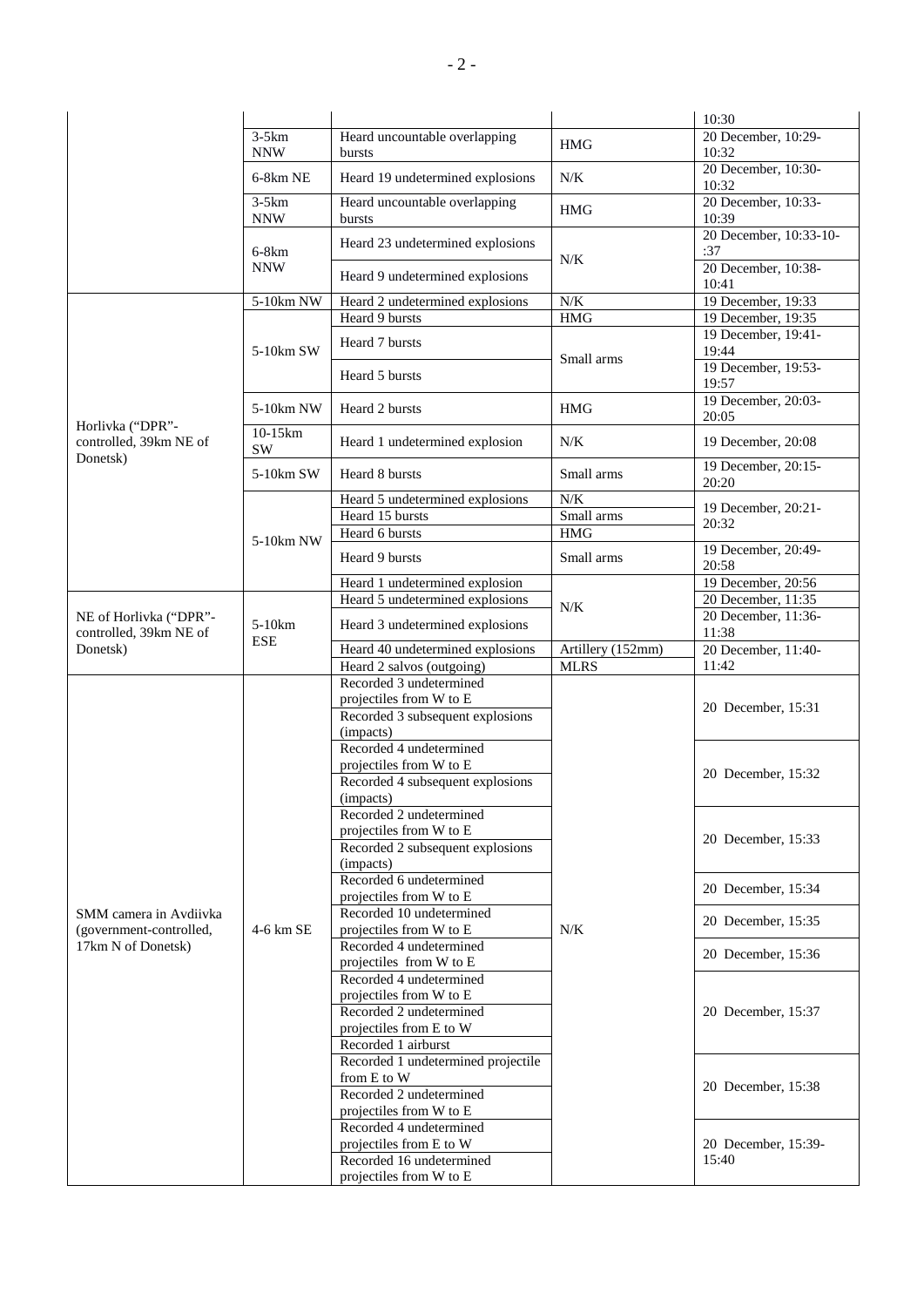|                                                                   |                       | Recorded 3 undetermined<br>projectiles from W to E<br>Recorded 1 undetermined projectile<br>from E to W  |                | 20 December, 15:41           |
|-------------------------------------------------------------------|-----------------------|----------------------------------------------------------------------------------------------------------|----------------|------------------------------|
|                                                                   |                       | Recorded 2 undetermined<br>projectiles from W to E<br>Recorded 2 undetermined<br>projectiles from E to W |                | 20 December, 15:42           |
|                                                                   |                       | Recorded 1 explosion (impact)                                                                            |                | 20 December, 15:43           |
|                                                                   |                       | Recorded 1 undetermined projectile<br>from W to E                                                        |                | 20 December, 15:44           |
|                                                                   |                       | Recorded 1 undetermined projectile<br>from W to E<br>Recorded 1 subsequent explosion<br>(impact)         |                | 20 December, 15:46           |
|                                                                   |                       | Recorded 1 undetermined projectile<br>from W to E                                                        |                | 20 December, 15:47           |
|                                                                   |                       | Recorded 1 undetermined projectile<br>from W to E                                                        |                | 20 December, 15:48           |
|                                                                   | 3-5 km NE             | Recorded 1 undetermined projectile<br>from E to W                                                        |                | 20 December, 15:54           |
|                                                                   | 6-8 km NE             | Recorded 1 illumination flare                                                                            |                | 20 December, 16:03           |
|                                                                   |                       | Recorded 5 undetermined<br>projectiles from E to W                                                       |                | 20 December, 17:47           |
|                                                                   | 3-5 km NE             | Recorded 6 undetermined<br>projectiles from E to W                                                       |                | 20 December, 17:49           |
|                                                                   |                       | Recorded 1 illumination flare                                                                            |                | 20 December, 17:49           |
| SMM camera at Oktiabr                                             | 6-8 km NE             | Recorded 2 undetermined<br>projectiles from E to W                                                       | N/K            | 20 December, 17:51           |
| mine ("DPR"-controlled,<br>9km NW of Donetsk city                 |                       | Recorded 2 undetermined<br>projectiles from E to W                                                       |                | 20 December, 18:07           |
| centre)                                                           | 4-6 km NE             | Recorded 1 undetermined projectile<br>from W to E                                                        |                | 20 December, 18:09           |
|                                                                   |                       | Recorded 1 undetermined projectile<br>from W to E                                                        |                | 20 December, 18:10           |
|                                                                   |                       | Recorded 2 undetermined<br>projectiles from E to W<br>Recorded 1 undetermined projectile<br>from W to E  |                | 20 December, 18:11           |
|                                                                   |                       | Recorded 1 undetermined projectile<br>from E to W                                                        |                | 20 December, 18:13           |
| Donetsk central railway                                           | $2-3km N$             | Heard 50 shots                                                                                           |                | 20 December, 13:23-          |
| station ("DPR"-controlled,<br>6km NW of Donetsk city              | 2-4km NNE             | Heard 150 bursts<br>Heard 53 bursts (3-5 shots each)                                                     | Small arms     | 13:28<br>20 December, 13:53- |
| centre)                                                           | $2-3km$ W             | Heard 1 undetermined explosion                                                                           | N/K            | 13:55                        |
|                                                                   | $2-3km$<br><b>WNW</b> | Heard 2 bursts                                                                                           | Small arms     | 20 December, 10:16           |
| Oleksandrivka ("DPR"-<br>controlled, 20km SW of<br>Donetsk        | $2-3km$ W             | Heard 1 undetermined explosion                                                                           | $N/K$          |                              |
|                                                                   | $2-3km$<br><b>WNW</b> | Heard 8 shots                                                                                            | Small arms     | 20 December, 10:17           |
|                                                                   | $1-2km$ W             | Heard 1 undetermined explosion                                                                           | $N/K$          |                              |
|                                                                   | $1-3km$ W             | Heard 1 burst                                                                                            | Small arms     | 20 December, 10:27           |
| Yasynuvata ("DPR"-<br>controlled, 16km NE of<br>Donetsk)          | $2-3km$ NW            | Heard 4 bursts                                                                                           | Small arms     | 20 December, 12:05           |
| Sopyne (government-<br>controlled, 16km E of<br>Mariupol)         | N/K NNE               | Heard 3 undetermined explosions                                                                          | N/K            | 20 December, 10:22-<br>10:33 |
| S edge of Donske<br>(government-controlled,<br>57km S of Donetsk) | 3km N                 | Heard 27 shots                                                                                           | Small arms     | 20 December, 10:41           |
| Maiorsk (government-<br>controlled, 45km NE of<br>Donetsk)        | 5km E                 | Heard 6 undetermined explosions                                                                          | Mortar (120mm) | 20 December, 13:51-<br>14:03 |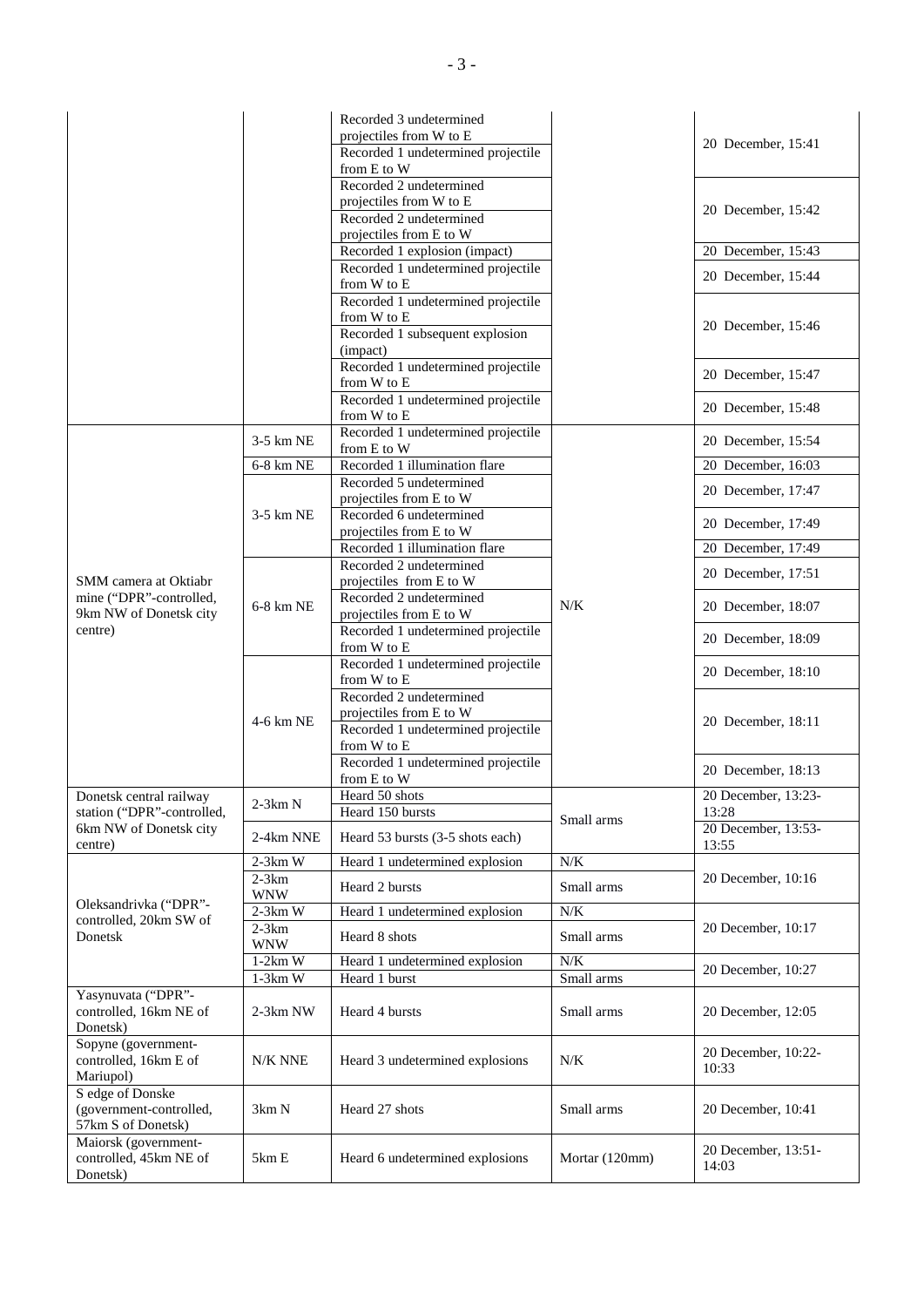| Zolote-5 ("LPR"-controlled,<br>61km NW of Luhansk)         | $1 \text{km} \text{N}$ | Heard 23 shots | Small arms | 20 December, 08:58-<br>09:20 |
|------------------------------------------------------------|------------------------|----------------|------------|------------------------------|
|                                                            |                        | Heard 9 shots  |            | 20 December, 11:20-<br>11:25 |
| Veselohorivka ("LPR"-<br>controlled, 64km W of<br>Luhansk) | $N/K$ NE               | Heard 8 shots  |            | 20 December, 11:38           |